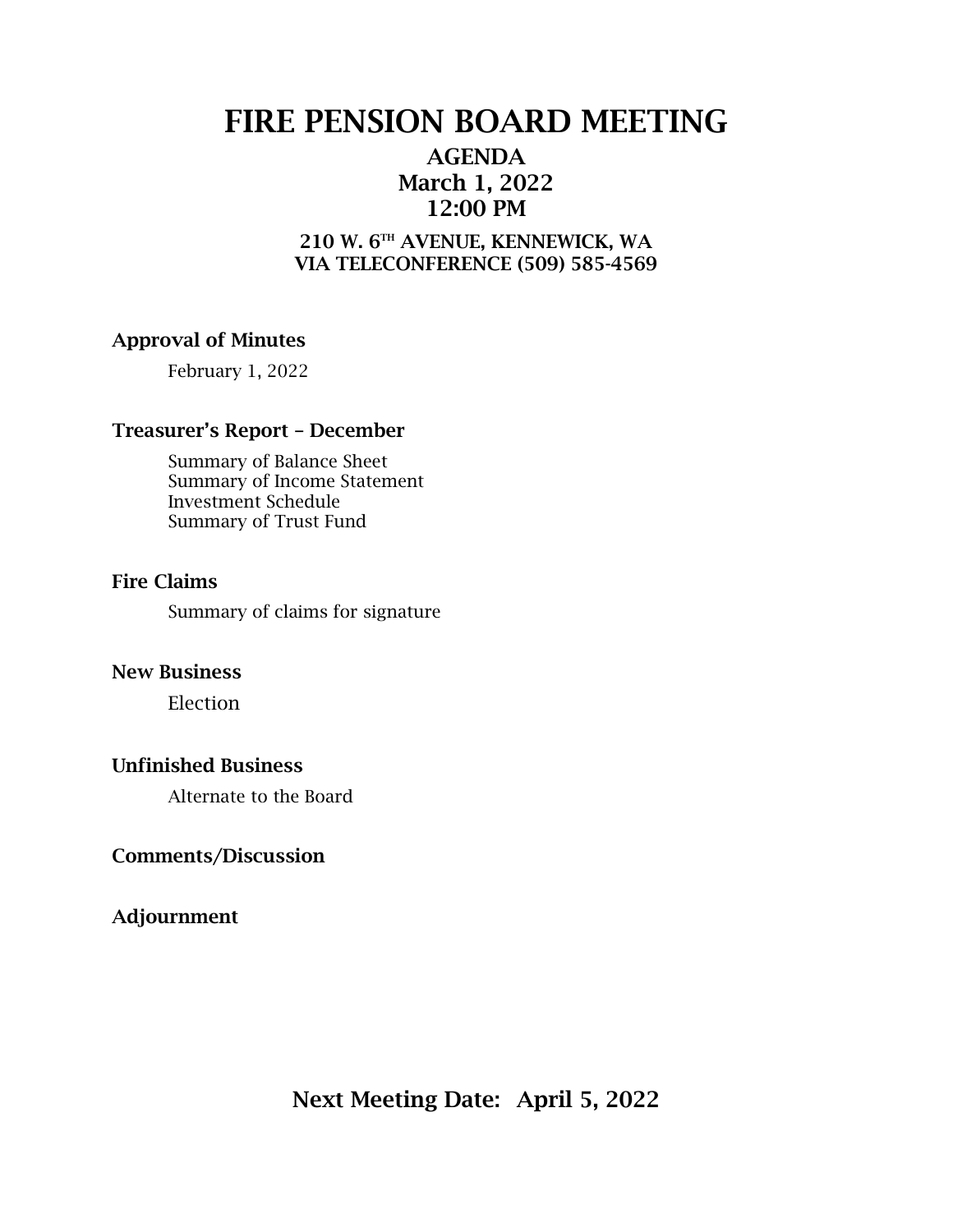### FIREMEN'S PENSION BOARD MEETING MINUTES February 1, 2022

Mayor Bill McKay called the meeting to order at 12:00 p.m. Also present were; Board Members Gary Williams, Tom Reich, Finance Director Dan Legard and City Clerk Terri Wright.

### APPROVAL OF MINUTES

The minutes of January 4, 2022 were unanimously approved by motion of Mr. Legard and seconded by Mr. Williams.

### TREASURER'S REPORT

Dan Legard provided the Treasurer's Report. The ending fund balance through December 2021 in the Fire Pension Fund was \$948,220.

The ending fund balance in the Other Post-Employment Benefits Trust Fund (OPEB) was \$4,267,372.

The Treasurer's Report of December 2021 was unanimously approved by motion of Ms. Wright and seconded by Mr. Reich.

### FIRE CLAIMS

The Fire Claims were approved by the Kennewick Disability Board in the amount of \$10,683.00 and were unanimously approved by motion of Mr. Legard and seconded by Mr. Williams.

### NEW BUSINESS

### UNFINISHED BUSINESS

An alternate to the board still needs to be selected. Mr. Williams and Mr. Reich will reach out to Brian Ellis or Ethan Bishop to ask if one of them would be willing to serve as an alternate.

ADJOURNMENT – The meeting adjourned at 12:12 p.m.

Terri L. Wright, CMC City Clerk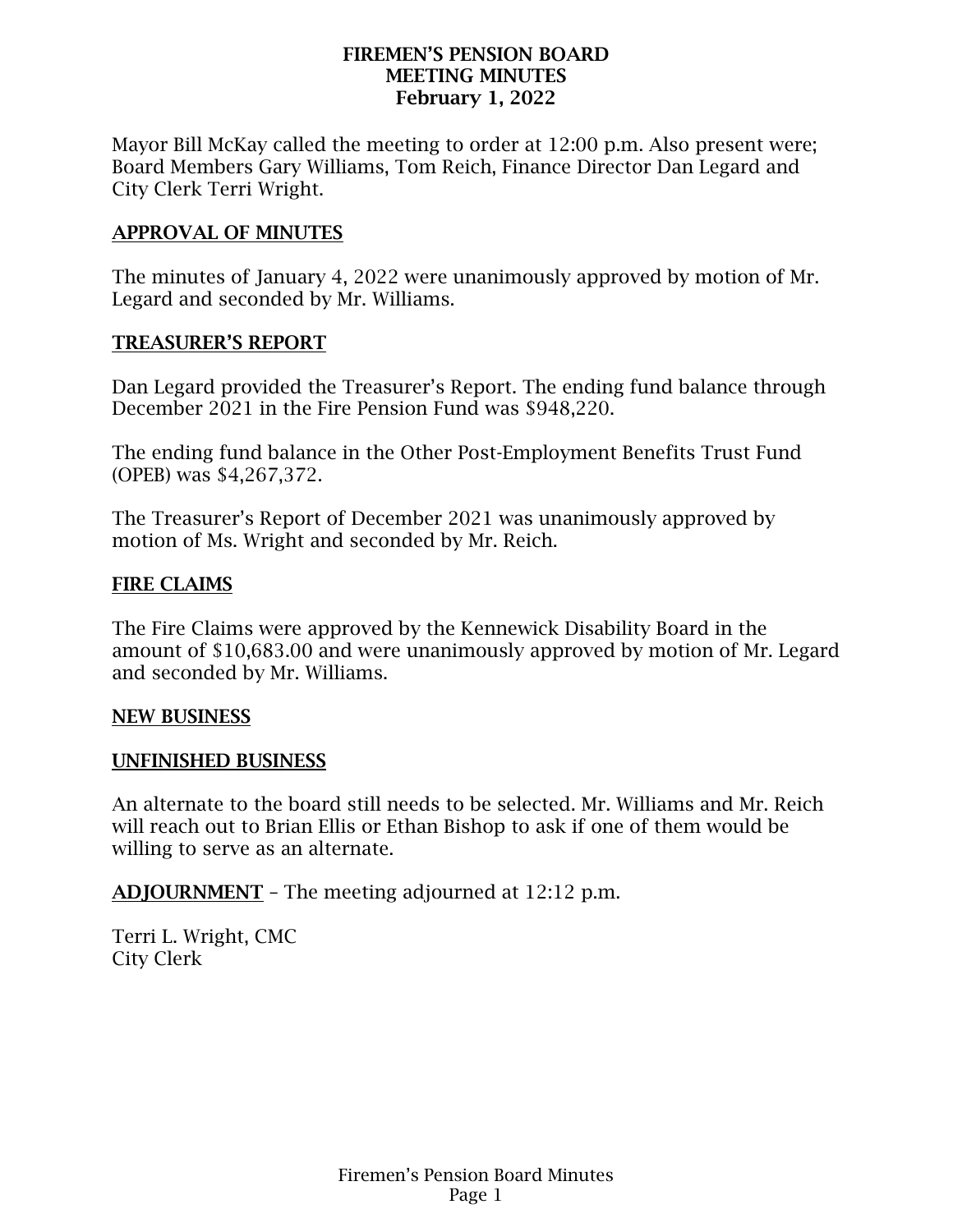# CITY OF KENNEWICK FIRE PENSION FUND

Preliminary Financial Statements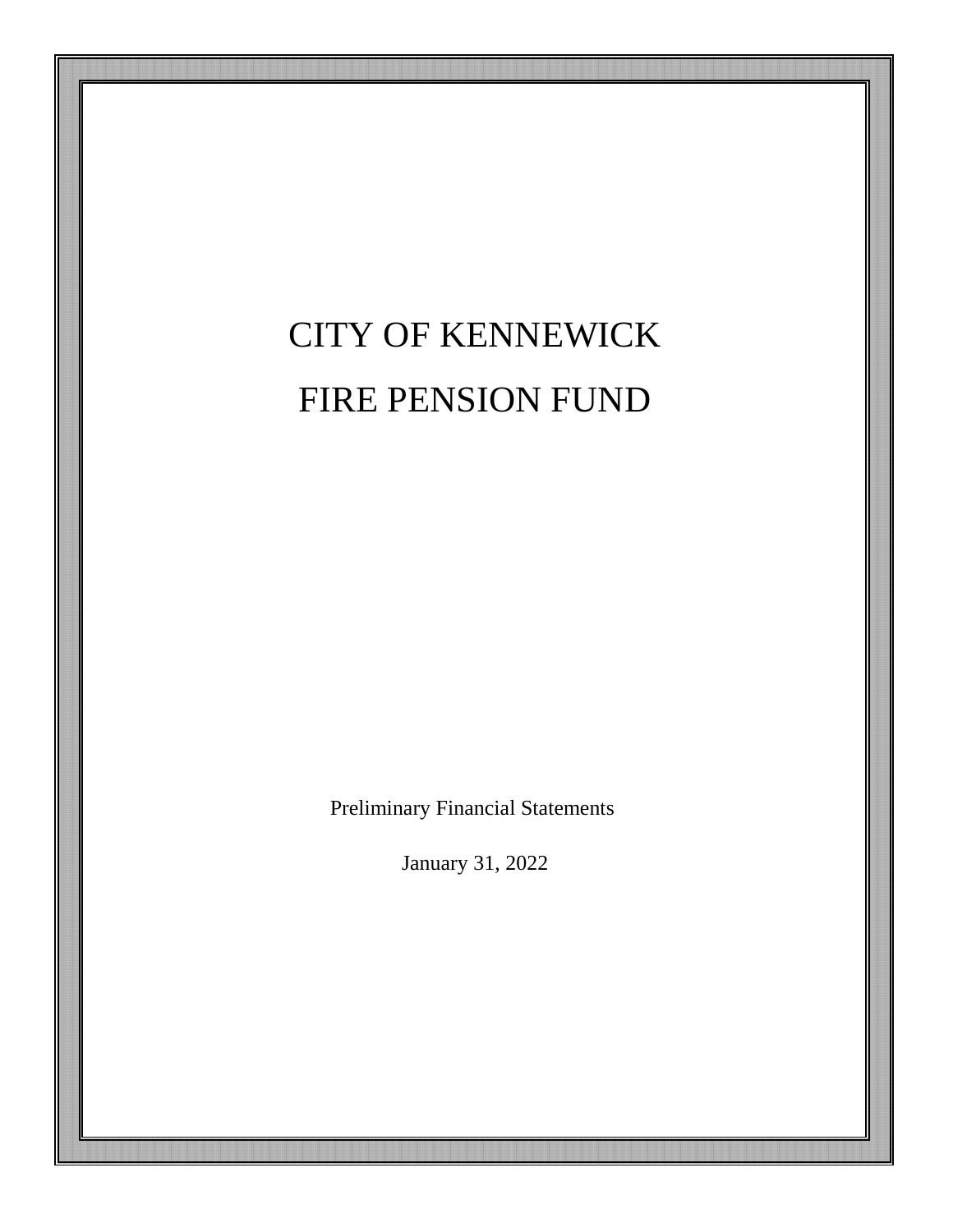### **Fire Pension Fund**

Balance Sheet

<span id="page-3-0"></span>

|                                           | Current Year  |         | Prior Year    |         |  |  |
|-------------------------------------------|---------------|---------|---------------|---------|--|--|
| <b>Assets</b>                             |               |         |               |         |  |  |
| Equity in Pooled Cash & Investments       | \$            | 890,680 | $\mathbb{S}$  | 838,456 |  |  |
| Investments                               |               | 43,869  |               | 72,989  |  |  |
| <b>Interest Receivable</b>                |               | 1,193   |               | 1,988   |  |  |
| <b>Total Assets</b>                       | \$            | 935,742 | S             | 913,433 |  |  |
| <b>Liabilities</b>                        |               |         |               |         |  |  |
| Accounts Payable                          | $\mathcal{S}$ |         | $\mathcal{S}$ |         |  |  |
| Deferred Revenue                          |               |         |               | -       |  |  |
| <b>Total Liabilities</b>                  |               |         |               |         |  |  |
| <b>Fund Balance</b>                       |               |         |               |         |  |  |
| <b>Restricted Fund Balance</b>            |               | 935,742 |               | 913,433 |  |  |
| <b>Total Fund Balance</b>                 |               | 935,742 |               | 913,433 |  |  |
| <b>Total Liabilities and Fund Balance</b> | \$            | 935,742 | \$            | 913,433 |  |  |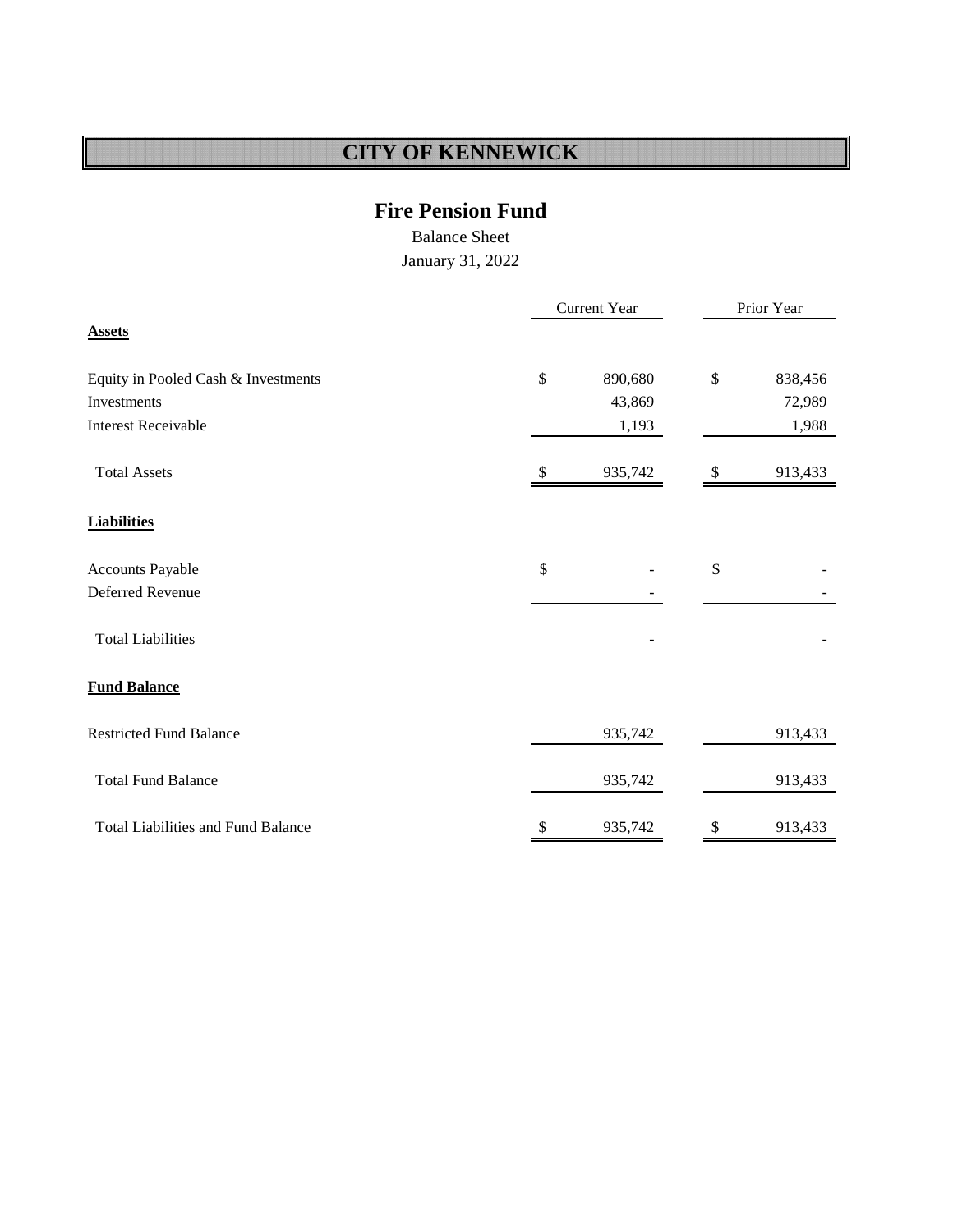### **Fire Pension Fund**

Income Statement January 31, 2022

|                                | 2022 |                | Current       |      | Year To                      |               | Over (Under)             |         | Prior Year |
|--------------------------------|------|----------------|---------------|------|------------------------------|---------------|--------------------------|---------|------------|
|                                |      | <b>Budget</b>  | Month         | Date |                              | <b>Budget</b> |                          | To Date |            |
| <b>Revenues:</b>               |      |                |               |      |                              |               |                          |         |            |
| Real and Personal Property Tax | \$   | 67,000         | \$<br>$\sim$  | \$   | $\overline{\phantom{a}}$     | \$            | $(67,000)$ \$            |         |            |
| Fire Insurance Premium Tax     |      | 110,000        |               |      | $\qquad \qquad \blacksquare$ |               | (110,000)                |         |            |
| <b>Investment Interest</b>     |      | 19,000         | 120           |      | 120                          |               | (18, 880)                |         | 415        |
| <b>Total Revenues</b>          |      | 196,000        | 120           |      | 120                          |               | (195, 880)               |         | 415        |
| <b>Expenditures:</b>           |      |                |               |      |                              |               |                          |         |            |
| <b>Retirement Allowance</b>    |      | 145,000        | 12,599        |      | 12,599                       |               | (132, 401)               |         | 12,134     |
| <b>Actuarial Study</b>         |      | $\overline{a}$ |               |      |                              |               |                          |         |            |
| Office Supplies                |      | 25             |               |      |                              |               | (25)                     |         |            |
| Postage Expense                |      | 125            |               |      |                              |               | (125)                    |         |            |
| <b>Travel and Training</b>     |      | 2,000          |               |      |                              |               | (2,000)                  |         |            |
| <b>Total Expenditures</b>      |      | 147,150        | 12,599        |      | 12,599                       |               | (134, 551)               |         | 12,134     |
| Net Income (Loss)              |      | 48,850         | (12, 479)     |      | (12, 479)                    |               | (61, 329)                |         | (11,718)   |
| <b>Beginning Fund Balance</b>  |      | 963,801        | 948,220       |      | 948,220                      |               | $\overline{\phantom{a}}$ |         | 925,151    |
| <b>Ending Fund Balance</b>     | \$   | 1,012,651      | \$<br>935,742 | \$   | 935,742                      | \$            | (61, 329)                | -S      | 913,433    |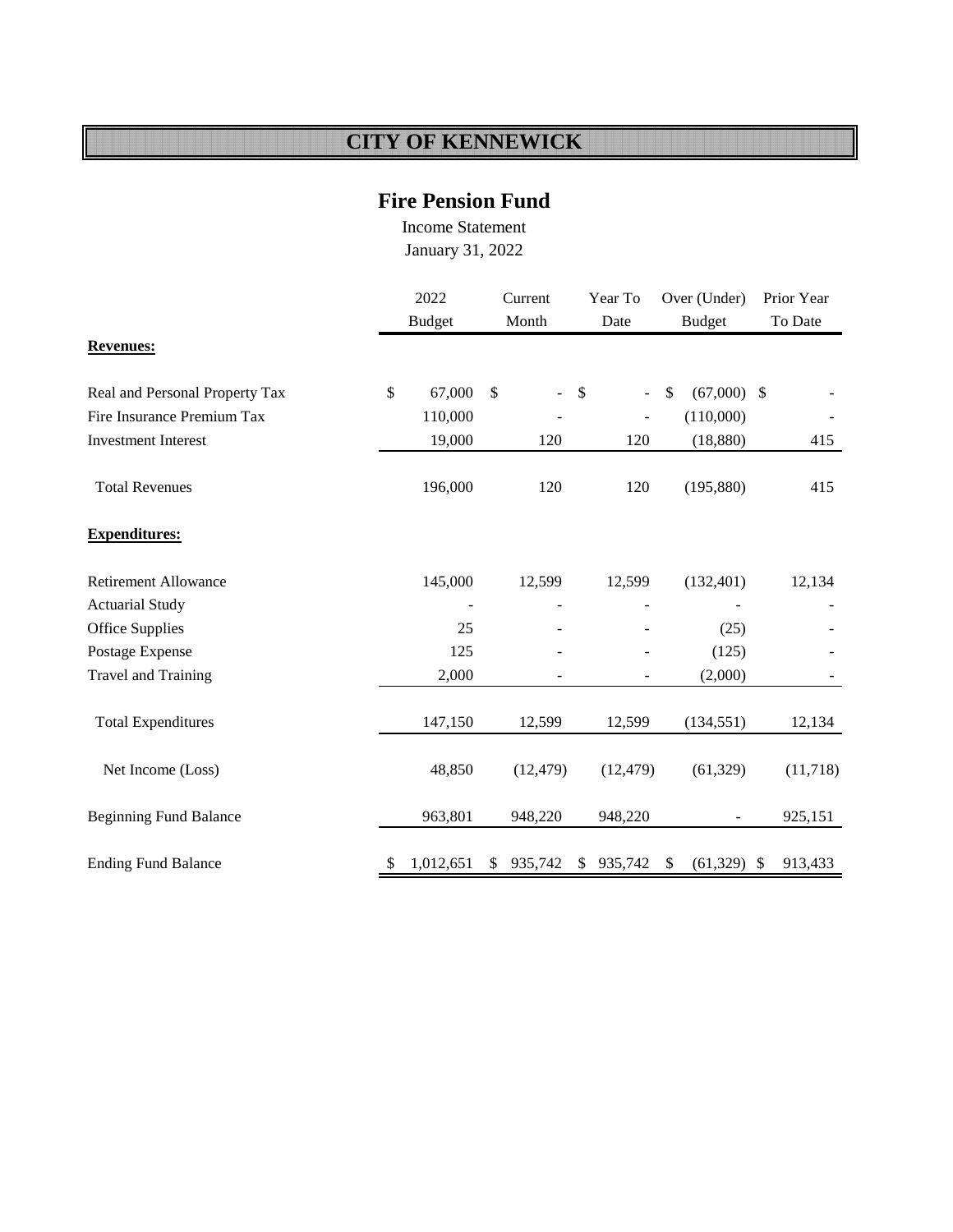### **Fire Pension Fund**

Investment Schedule January 31, 2022

|                           |                             |               |                 | <b>INTEREST</b> | <b>CURRENT</b>    |
|---------------------------|-----------------------------|---------------|-----------------|-----------------|-------------------|
| <b>PURCHASE</b>           |                             | ORIGINAL      | <b>MATURITY</b> | RATE/           | <b>INVESTMENT</b> |
| <b>DATE</b>               | <b>DESCRIPTION</b>          | <b>AMOUNT</b> | <b>DATE</b>     | YIELD           | <b>BALANCE</b>    |
|                           |                             |               |                 |                 |                   |
| <b>Installment Notes:</b> |                             |               |                 |                 |                   |
| April 1, 2015             | $LID$ #226 Note             | \$166,111     | April 1, 2025   | $3.25\%$ \$     | 40,511            |
|                           | March 1, 2012 LID #225 Note | 141,036       | March 1, 2022   | 3.00%           | 3,358             |
|                           |                             |               |                 |                 |                   |
|                           |                             |               |                 |                 | \$<br>43.869      |

#### Interest Accrual

|                        |             |                    |             | MATURITY INVESTMENT ACCRUED |               |           |             |  |                 |
|------------------------|-------------|--------------------|-------------|-----------------------------|---------------|-----------|-------------|--|-----------------|
| <b>DATE</b>            | <b>BANK</b> | <b>DESCRIPTION</b> | <b>RATE</b> |                             | <b>AMOUNT</b> |           | <b>DATE</b> |  | <b>INTEREST</b> |
|                        |             |                    |             |                             |               |           |             |  |                 |
| April 1, 2021          | LID NOTE    | LID #226           | 3.25%       | April 1, 2025 \$            |               | 40,511 \$ | 1,100       |  |                 |
| March 1, 2021 LID NOTE |             | LID #225           | 3.00%       | March 1, 2022               |               | 3,358     | 93          |  |                 |
|                        |             |                    |             |                             |               |           |             |  |                 |

 $$ 1,193$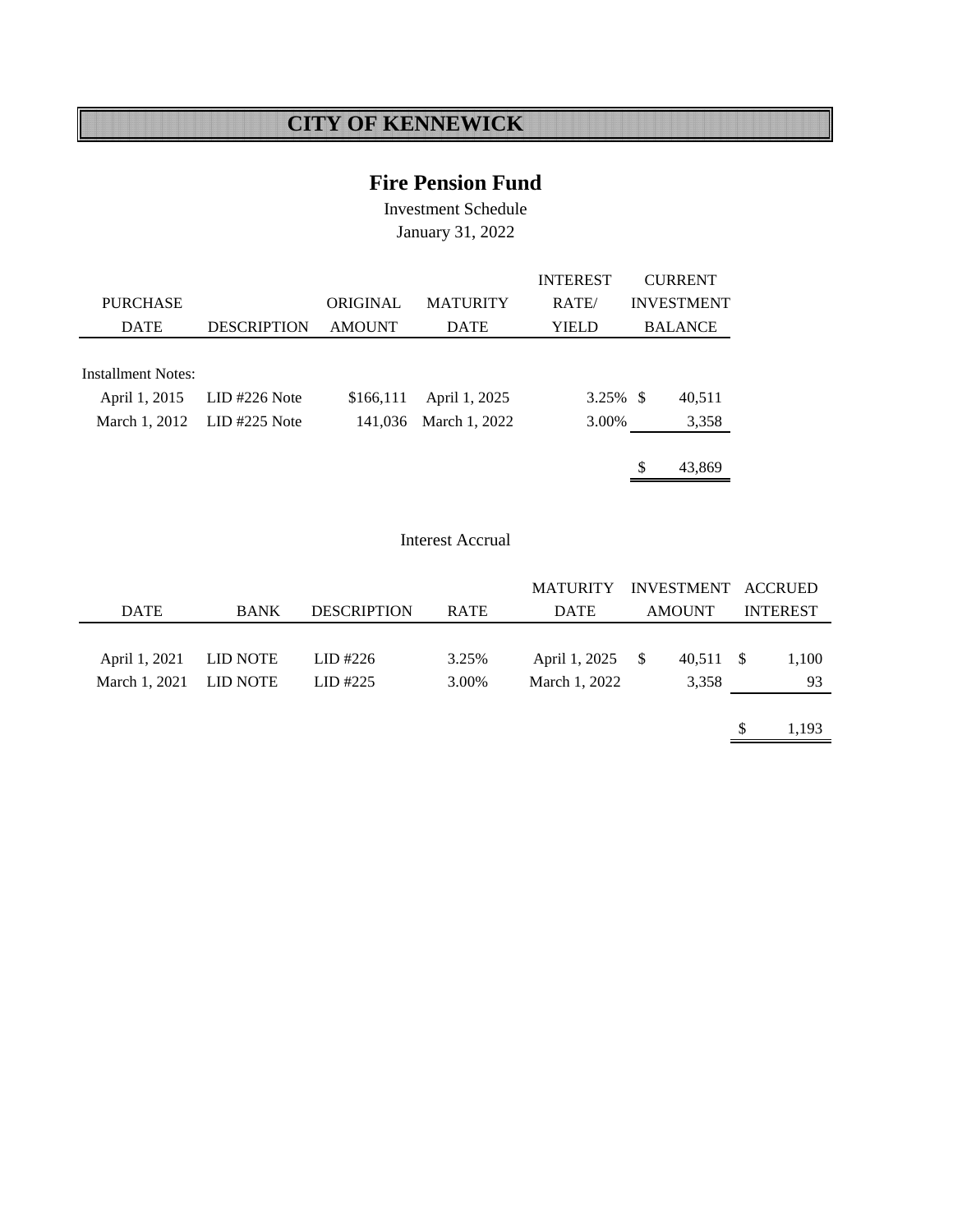# CITY OF KENNEWICK OTHER POST EMPLOYMENT BENEFITS TRUST FUND

Preliminary Financial Statements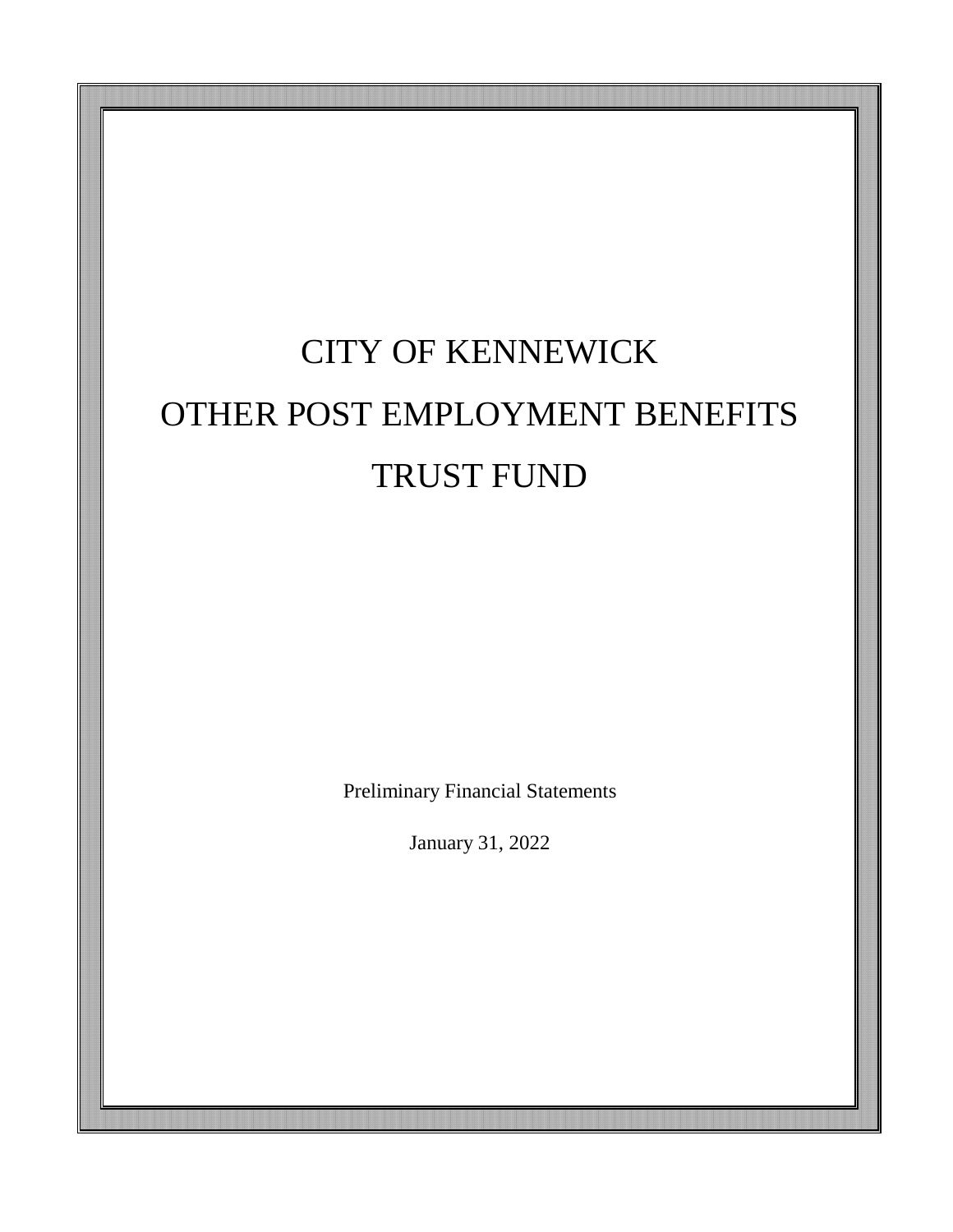# **Other Post Employment Benefits Trust Fund**

Balance Sheet

|                                           | <b>Current Year</b> |           |                           | Prior Year |  |
|-------------------------------------------|---------------------|-----------|---------------------------|------------|--|
| <b>Assets</b>                             |                     |           |                           |            |  |
| Equity in Pooled Cash & Investments       | $\$$                | 4,226,072 | $\boldsymbol{\mathsf{S}}$ | 4,113,645  |  |
| Investments                               |                     | 40,511    |                           | 59,503     |  |
| <b>Interest Receivable</b>                |                     | 1,100     |                           | 1,616      |  |
| <b>Taxes Receivable</b>                   |                     |           |                           |            |  |
| <b>Total Assets</b>                       | \$                  | 4,267,683 | \$                        | 4,174,763  |  |
| <b>Liabilities</b>                        |                     |           |                           |            |  |
| Accounts Payable                          | \$                  |           | \$                        | 4,597      |  |
| <b>Deferred Revenue</b>                   |                     |           |                           |            |  |
| <b>Total Liabilities</b>                  |                     |           |                           | 4,597      |  |
| <b>Fund Balance</b>                       |                     |           |                           |            |  |
| <b>Committed Fund Balance</b>             |                     | 4,267,683 |                           | 4,170,166  |  |
| <b>Total Fund Balance</b>                 |                     | 4,267,683 |                           | 4,170,166  |  |
| <b>Total Liabilities and Fund Balance</b> | \$                  | 4,267,683 | \$                        | 4,174,763  |  |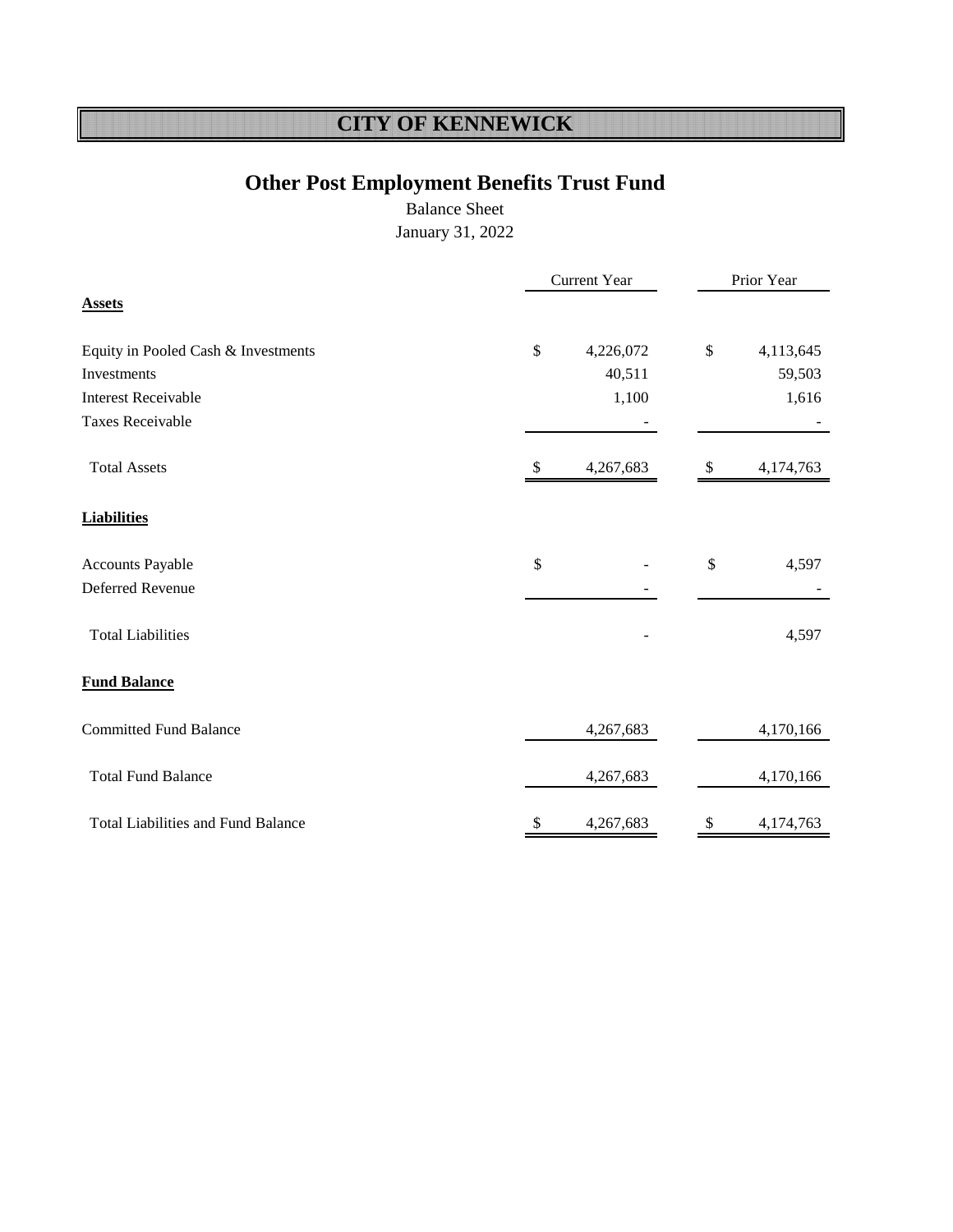## **Other Post Employment Benefits Trust Fund**

Income Statement [January 31, 2022](#page-3-0)

|                                        | 2022<br><b>Budget</b> |           | Current<br>Month |                | Year To<br>Date |                          | Over (Under)<br><b>Budget</b> |                | Prior Year<br>To Date |                          |
|----------------------------------------|-----------------------|-----------|------------------|----------------|-----------------|--------------------------|-------------------------------|----------------|-----------------------|--------------------------|
| <b>Revenues:</b>                       |                       |           |                  |                |                 |                          |                               |                |                       |                          |
| Water and Sewer Utility Tax            | \$                    | 678,795   | \$               | 40,000         | $\mathbb{S}$    | 40,000                   | $\mathbb{S}$                  | $(638,795)$ \$ |                       | 42,823                   |
| <b>Investment Interest</b>             |                       | 84,000    |                  | 112            |                 | 112                      |                               | (83, 888)      |                       | 1,220                    |
| <b>Total Revenues</b>                  |                       | 762,795   |                  | 40,112         |                 | 40,112                   |                               | (722, 683)     |                       | 44,043                   |
| <b>Expenditures:</b>                   |                       |           |                  |                |                 |                          |                               |                |                       |                          |
| <b>Medical Insurance</b>               |                       | 403,000   |                  | 28,233         |                 | 28,233                   |                               | (374, 767)     |                       | 30,651                   |
| Medical and Prescriptions              |                       | 199,500   |                  | 11,501         |                 | 11,501                   |                               | (187,999)      |                       | 4,597                    |
| <b>Disability Board Secretary</b>      |                       | 4,000     |                  | 64             |                 | 64                       |                               | (3,936)        |                       | 140                      |
| <b>Office Supplies</b>                 |                       | 50        |                  |                |                 | $\blacksquare$           |                               | (50)           |                       |                          |
| Postage Expense                        |                       | 300       |                  | $\overline{2}$ |                 | $\overline{2}$           |                               | (298)          |                       | 18                       |
| Travel and Training                    |                       | 2,000     |                  |                |                 |                          |                               | (2,000)        |                       |                          |
| <b>Contractual/Consulting Services</b> |                       |           |                  |                |                 | $\overline{\phantom{0}}$ |                               |                |                       |                          |
| <b>Copier Charges</b>                  |                       | 20        |                  |                |                 |                          |                               | (20)           |                       |                          |
| <b>Total Expenditures</b>              |                       | 608,870   |                  | 39,801         |                 | 39,801                   |                               | (569,069)      |                       | 35,405                   |
| Net Income (Loss)                      |                       | 153,925   |                  | 311            |                 | 311                      |                               | (153, 614)     |                       | 8,638                    |
| <b>Beginning Fund Balance</b>          |                       | 4,282,873 |                  | 4,267,372      |                 | 4,267,372                |                               |                |                       | 4,161,528                |
| <b>Ending Fund Balance</b>             | \$                    | 4,436,798 |                  | 4,267,683      | <sup>S</sup>    | 4,267,683                | <sup>\$</sup>                 |                |                       | $(153,614)$ \$ 4,170,166 |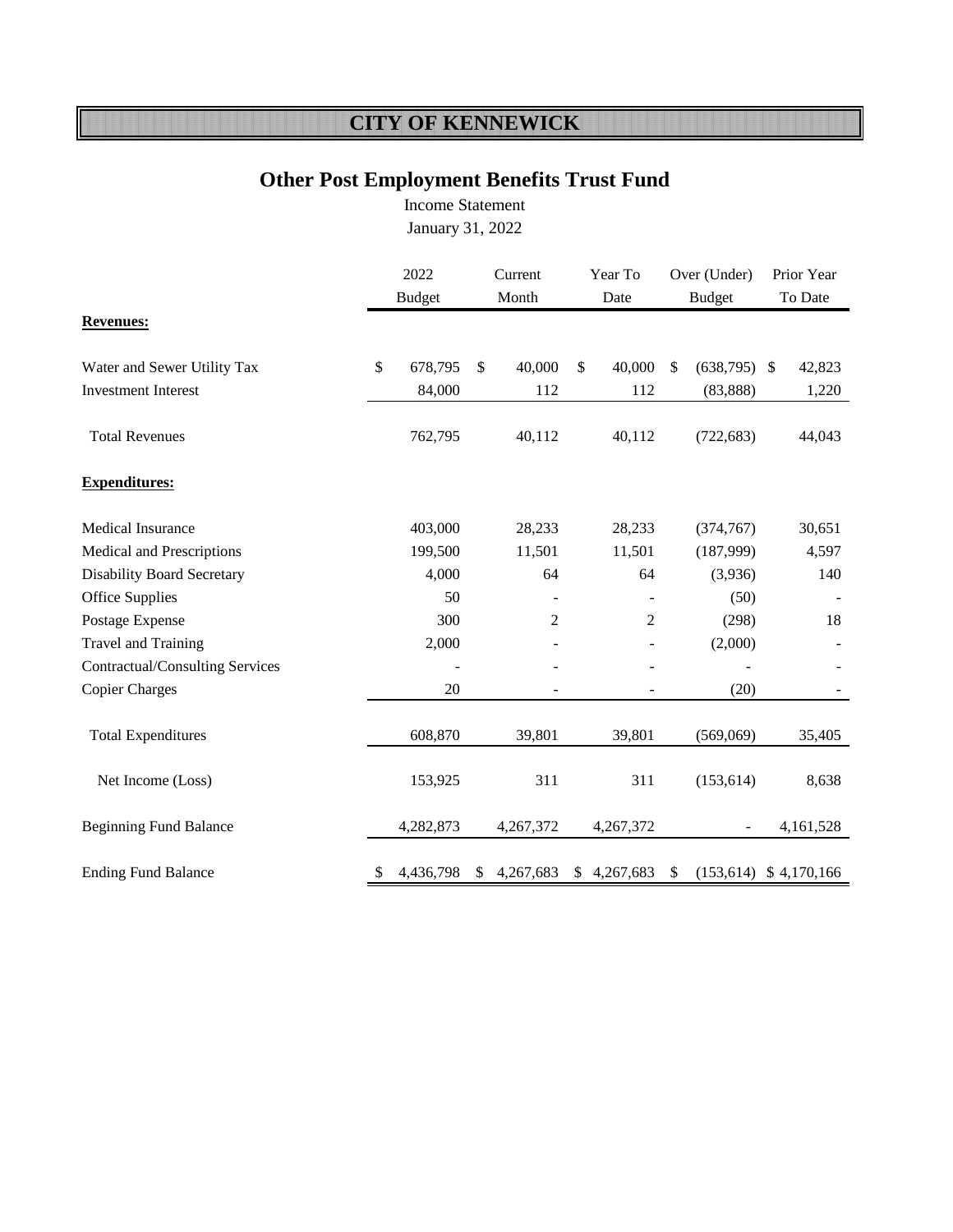## **Other Post Employment Benefits Trust Fund**

Investment Schedule January 31, 2022

|                    |                    |               |                 | <b>INTEREST</b> | <b>CURRENT</b>    |
|--------------------|--------------------|---------------|-----------------|-----------------|-------------------|
| <b>PURCHASE</b>    |                    | ORIGINAL      | <b>MATURITY</b> | RATE/           | <b>INVESTMENT</b> |
| <b>DATE</b>        | <b>DESCRIPTION</b> | <b>AMOUNT</b> | <b>DATE</b>     | YIELD           | <b>BALANCE</b>    |
|                    |                    |               |                 |                 |                   |
| Installment Notes: |                    |               |                 |                 |                   |
|                    |                    |               |                 |                 |                   |
| April 1, 2015      | $LID$ #226 Note    | 185,500       | April 1, 2025   | $3.25\%$ \$     | 40,511            |
|                    |                    |               |                 |                 |                   |
|                    |                    |               |                 |                 | \$<br>40.511      |

#### Interest Accrual

|                        |             |                    |             |               | MATURITY INVESTMENT ACCRUED |                 |
|------------------------|-------------|--------------------|-------------|---------------|-----------------------------|-----------------|
| <b>DATE</b>            | <b>BANK</b> | <b>DESCRIPTION</b> | <b>RATE</b> | <b>DATE</b>   | AMOUNT                      | <b>INTEREST</b> |
| April 1, 2021 LID NOTE |             | LID #226           | 3.25%       | April 1, 2025 | 40,511 \$                   | 1,100           |
|                        |             |                    |             |               |                             |                 |
|                        |             |                    |             |               |                             | 1,100           |